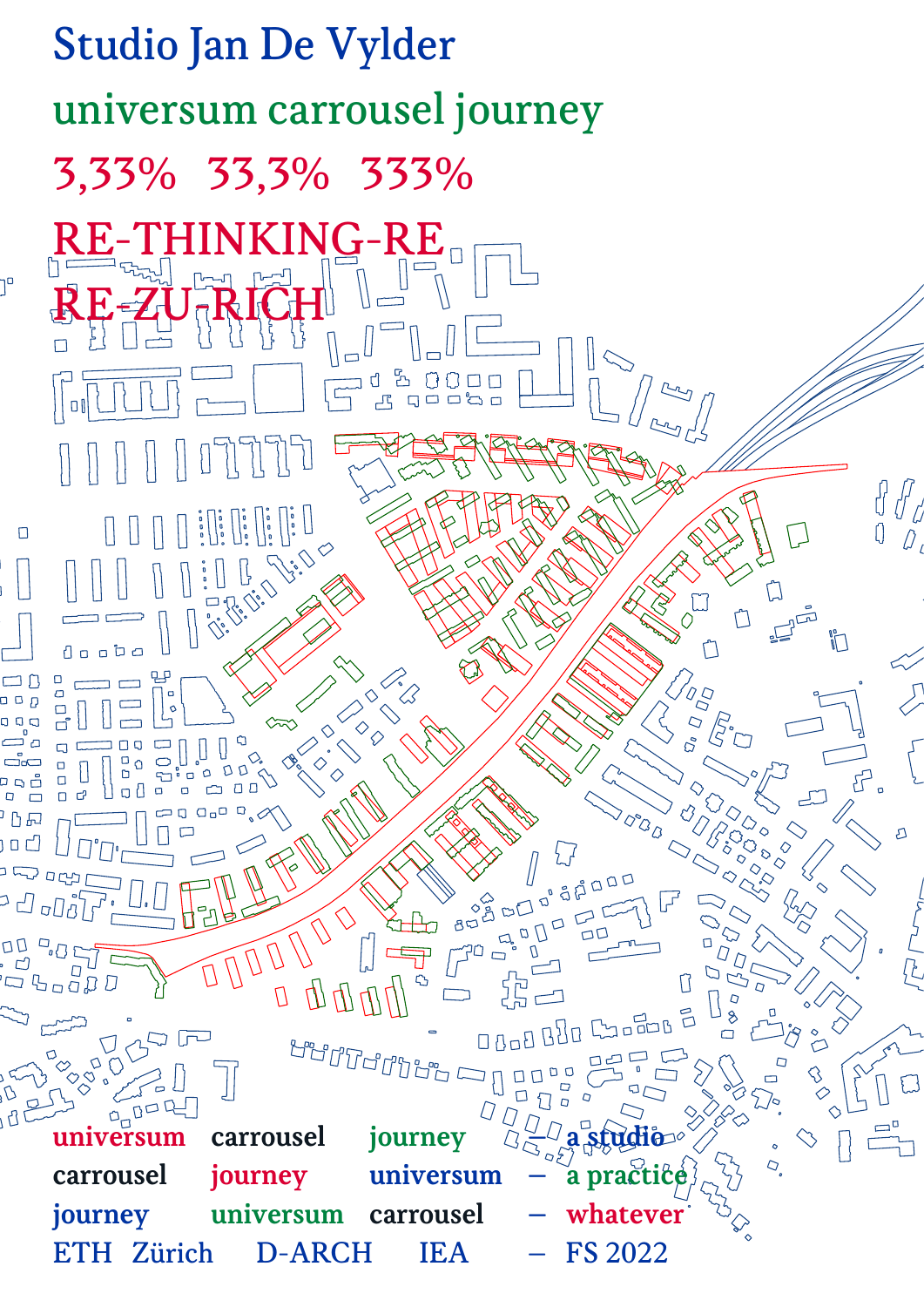What is the 3,33% 33,3% 333% studio about?

At first glance, it seemed like just a numbers game. But it was clear that it means much more.

#### Let's first consider the RE-WORD or RE-PREFIX.

The RE-WORD—once started with the word RE-USE—is today everywhere and at any time. The RE-word is omnipresent and in many ways. Many RE-words have been found and defined by now. And many more must and will be added. Never it is a word game. Always it is another angle. Or to explore the idea more and more. And another time since discovering another entrance.

## RE-THINKING-**RE**

RE-

Nevertheless, the RE-prefix. In all its newfound ambitions and its very first fragile exercises in recent decades. Yet a critical RE-CONSIDERING is not wrong now, or early at all. To keep pace with the idea that RE-USE should be more and should be part of RE-ATTITUDE. So just to be more than physical RE-USE and rather to be physical RE-ATTITUDE.

In a world where SCARCITY may be read not only as a PROBLEM but also as a CHANCE since RE-ATTITUDE—we refer to the idea on BR AVOURE SCARCITY BEAUTY \*understanding this RE-USE could find its first critical turn.

A further question might be: how absolute must the ACT of RE-USE—total act of 100% be in order to arrive at a RE-USE of TOTAL—total result of 100%?

In other words: how much energy of action—recourse but also action—must be used to reach a certain—not absolute optimum. Does the ACT of RE-USE—changing context—have to be complete and final or can another—more open—optimum be reached by a PRECISE ACT and therefore a more ECONOMIC ACT. Do we even dare to say that this DIFFERENT OPEN OPTIMAL could consequently even be a MORE OPTIMAL because the OPEN OPTIMAL could possibly still include or be open to a next RE-USING, once and always soon or later?

Let's stay calm. But yet this.

The ACT of RE-USE is more like an INTERVENTION or INTERFERENCE of INTRODUCTION. As a limited or rather PRAGMATIC ACT.

This is also an attitude of ECONOMY—not only making budgets possible but also making them possible with a lack of available budgets or less budget—and therefore also an attitude of ECOLOGY—not only acting ecologically as such but also needing less action and therefore being ECOLOGICAL—and so finally an invitation to new ERGONOMICS—a different way of use or rather a different attitude or so to speak: a different way of living. That all is included in the idea of 3,33% 33,3% 333%.

The 33.3% or RE- is the first possible critical variant of 100% act. The idea that a CONTEXT can be APPROACHED rather by INTERVENTION—ECONOMY, ECOLOGY, ERGONOMY—and that this could be good enough as a new standard.

> *In this 33.3% studio—semester or master studio—we will study this. The studio will explore the possibilities of a more restrained, humble but precise action. This is in many ways an attitude of economy of means. Less energy of action, of course, means less economy and ecology, but it could also require changing the attitude of use effectively today. This could also make it a question of ergonomics: how to USE the given context differently and yet act less.*

### agenda

### MOVEMENT 1: WE OBSERVE

- W1 IDV+8000 ON SITE **INTRODUCTION**
- W2 JDV+8000 ON SITE ,<br>WALL DEBATE
- W3 8000 ON SITE TABLE CRIT
- W4 IDV+8000 ON SITE REVIEW MOVEMENT 1

## MOVEMENT 2: WE REFER

- W4 IDV+8000 ON SITE INTRODUCTION MOVEMENT 2
- W5 SEMINAR WEEK 'Breathing space'
- W6 8000 ON SITE TABLE CRIT
- W7 IDV+8000 ON SITE REVIEW MOVEMENT 2

# MOVEMENT 3: WE IMAGINE

- W7 IDV+8000 ON SITE INTRODUCTION MOVEMENT 2
- W8 8000 ON SITE TABLE CRIT
- W9 EASTER HOLIDAY 33%

RE-

- W10 JDV + 8000 ON SITE WALL DEBATE
- W11 8000 ON SITE ONLINE EXCHANGE KU LEUVEN TABLE TALKS
- W12 IDV + 8000 ON SITE WALL DEBATE
- W13 JDV+8000 ON SITE WALL DEBATE
- W14 8000 ON SITE TABLE CRIT
- W15 JDV+8000 ON SITE FINAL REVIEW